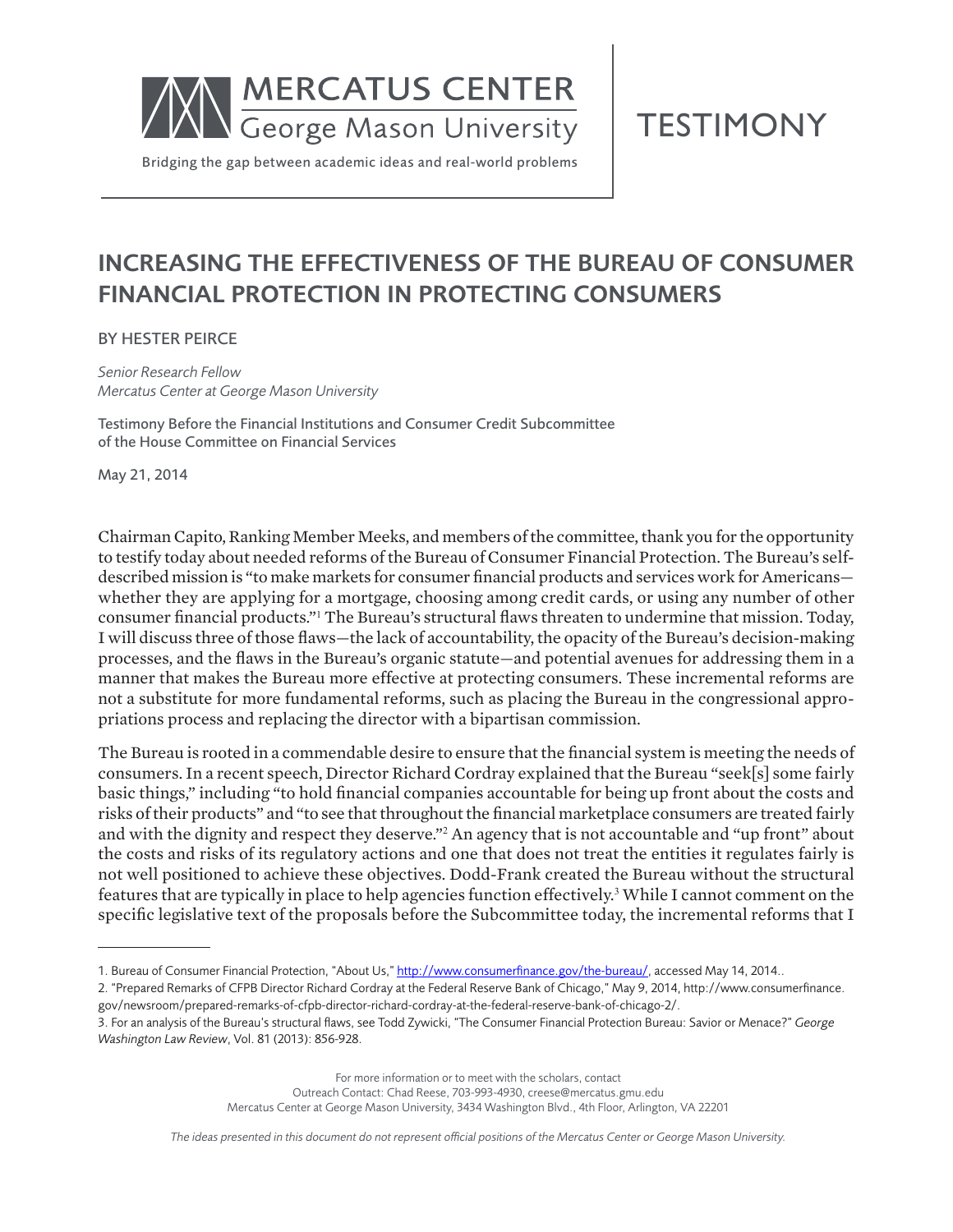discuss below, by addressing these structural weaknesses, should serve to improve the Bureau's ability to serve consumers.

## LACK OF ACCOUNTABILITY

The Bureau's creators designed it to be independent of the President and Congress. Rather than being under the guidance of a politically balanced commission, the Bureau is run by a single director with a five-year term who may only be removed for cause—not for policy reasons. The President's authority over the Bureau's director is, therefore, quite limited, as is Congress's. The Bureau's budget comes not from Congress but from the Federal Reserve System's earnings in an amount—subject to a cap—determined by the Bureau's director. The Bureau also operates independently from the Federal Reserve, within which it is housed, and from the other regulators charged with overseeing banks' safety and soundness.<sup>4</sup> As a consequence, the Bureau's ability to fulfill its mission is inextricably tied to the whims, will, and weaknesses of the director who heads it.

Requiring the Bureau to have a dedicated inspector general would enhance the agency's limited accountability. An inspector general can play an important role in overseeing the operations of an agency and investigating potential misconduct by agency officials. The Bipartisan Policy Center recently recommended that "[a]n independent Bureau should have a correspondingly independent inspector general with full investigative and reporting powers."<sup>5</sup> Currently, the inspector general for the Board of Governors of the Federal Reserve System, who is appointed by the Federal Reserve Board chairman, is also responsible for overseeing the Bureau.<sup>6</sup> This sharing arrangement means that neither the Federal Reserve Board nor the Bureau is properly overseen. The inspector general's dual mission is particularly unworkable because Dodd-Frank substantially broadened the Board's regulatory authority.<sup>7</sup> The shared inspector general has produced valuable reports regarding the Bureau.<sup>8</sup> A presidentially appointed, Senate confirmed, dedicated inspector general would be able to provide more rigorous oversight.

The Bureau's examination function is another area in which additional accountability is needed. Through the examination process, agencies work with regulated entities to improve their compliance functions. Examinations afford an opportunity for educational interaction between a regulated entity and agency staff, and the end result may be a list of items for the regulated entity to address. Regulators, for their part, should strive to obtain the information they need without imposing undue burdens on the examined entity. This is particularly important for the Bureau, which regulates banks that are also being examined by one or more other regulators. The Bureau's decision to stop including enforcement attorneys on examination teams was wise.<sup>9</sup> Nevertheless, the Bureau continues to tout the usefulness of examinations as a source of enforcement actions.<sup>10</sup> While it is natural that some enforcement actions will arise from examinations, statutory limits on the way the Bureau plans, conducts, and

<sup>4.</sup> The Financial Stability Oversight Council has limited ability to review Bureau regulations. 12 U.S.C. § 5513.

<sup>5.</sup> Bipartisan Policy Center, "The Consumer Financial Protection Bureau: Measuring the Progress of a New Agency," September 2013, p. 43. 6. See Dodd-Frank Wall Street Reform and Consumer Protection Act, Pub. L. No. 111-203, § 1081, 124 Stat. 1376, 2080 (2010) (codified at 5 U.S.C. app. § 8G(c)).

<sup>7.</sup> See, for example, Hester Peirce and Robert Greene, "The Federal Reserve's Expanding Regulatory Authority Initiated by Dodd-Frank," infographic, Mercatus Center at George Mason University, November 13, 2013, http://mercatus.org/publication/federal-reserves-expandingregulatory-authority-initiated-dodd-frank.

<sup>8.</sup> See, for example, Office of Inspector General, "The CFPB Can Improve the Efficiency and Effectiveness of Its Supervisory Activities," March 27, 2014, http://www.federalreserve.gov/oig/files/CFPB-Supervisory-Activities-Mar2014.pdf; Office of Inspector General, "The CFPB Should Reassess Its Approach to Integrating Enforcement Attorneys into Examinations and Enhance Associated Safeguards," December 16, 2013, http://www.federalreserve.gov/oig/files/CFPB\_Enforcement\_Attorneys\_Examinations\_full\_Dec2013.pdf.

<sup>9.</sup> The Bureau explained to the inspector general that "we determined that by discontinuing CFPB enforcement attorneys' involvement in on-site examinations generally, and by clarifying enforcement attorneys' role in examination support, we would achieve greater capacity and more efficiency in all offices." Office of Inspector General, "The CFPB Should Reassess Its Approach to Integrating Enforcement Attorneys into Examinations and Enhance Associated Safeguards," December 16, 2013, p. 25.

<sup>10.</sup> Director Cordray recently explained that "[m]any of our most significant enforcement actions have occurred after the initial work was done by examination teams that identified violations and laid groundwork that was later taken up, developed, and completed by enforcement teams." "Prepared Remarks of CFPB Director Richard Cordray at the Federal Reserve Bank of Chicago," May 9, 2014.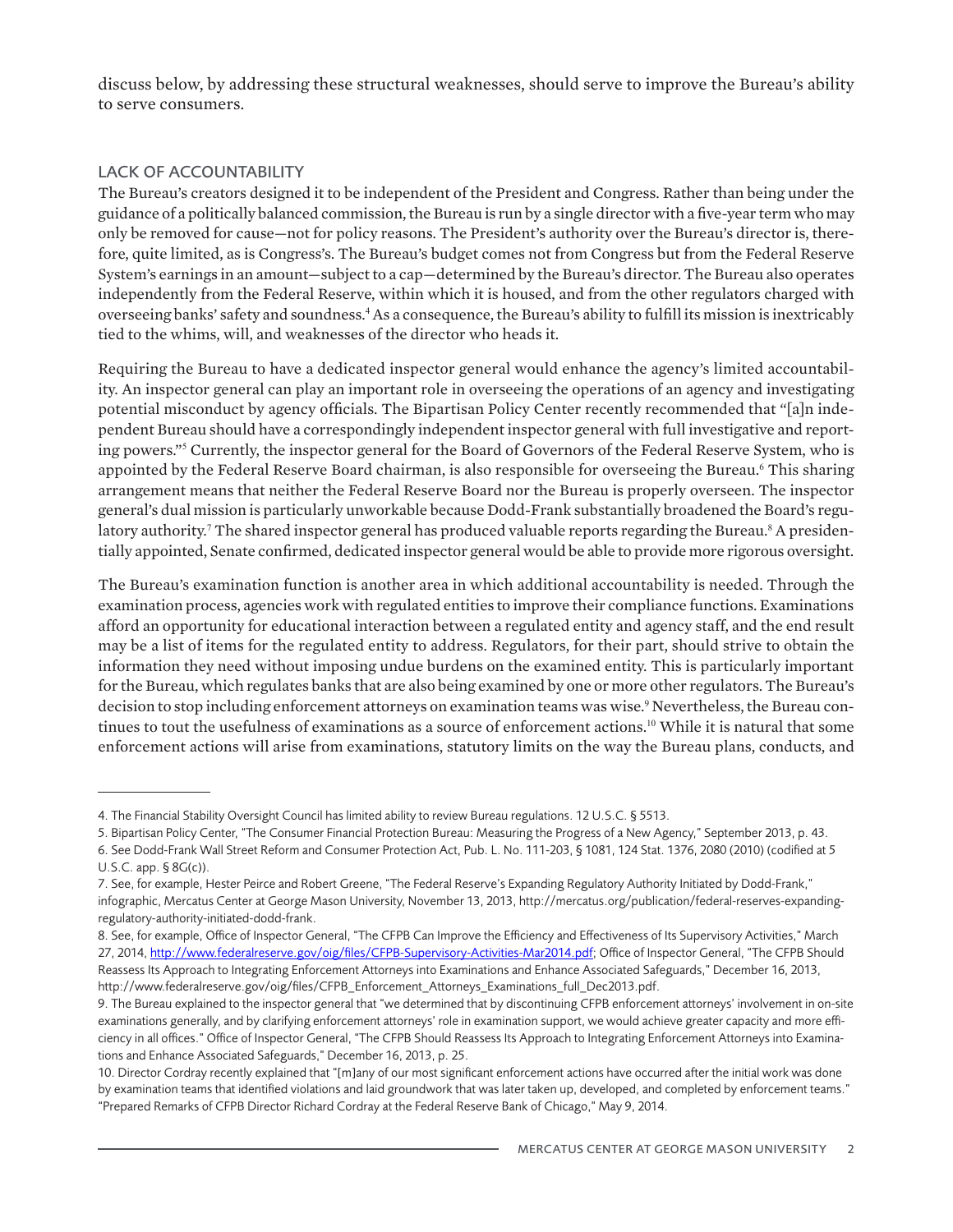closes examinations will serve to remind the Bureau that the core purpose of examinations is to foster voluntary compliance efforts—not to impose unnecessary costs and anxiety on entities trying to do the right thing.

## **OPACITY**

In addition to its lack of accountability to the President and Congress, the Bureau operates without adequate transparency to the public. There are a number of areas in which transparency could be improved so that people affected by the Bureau's actions would have more notice and greater ability to offer input. It is critically important that the Bureau fully open its advisory committee meetings to the public, improve its communication with small banks and other small entities, and increase the transparency of the data and assumptions that underlie its decisions.

The Bureau draws on outside expertise through its Consumer Advisory Board and Community Bank Advisory Council, Academic Research Council, and Credit Union Advisory Council, but these groups' meetings are not, as a matter of course, open to the public.<sup>11</sup> The Federal Advisory Committee Act (FACA) requires that advisory committee meetings "be open to the public,"<sup>12</sup> but FACA does not apply to the Federal Reserve System, of which the Bureau is technically part.<sup>13</sup> The Bureau explains that, "[a]lthough not required to comply with FACA, the Bureau complies with the spirit of FACA by providing transparency into the discussions of each advisory group."<sup>14</sup>

Compliance in spirit is, in practical terms, selective compliance.<sup>15</sup> Full transparency is particularly important because the Bureau's director unilaterally selects the members of these committees.<sup>16</sup> In addition, with the exception of the Consumer Advisory Board, which was created by Dodd-Frank, the director also establishes these committees.<sup>17</sup> To the extent the Bureau holds public meetings, it should publicly identify the audience members whose expenses it covered.<sup>18</sup> There is nothing about the Bureau that would justify a departure from FACA, other than the agency's serendipitous, nominal placement within the Federal Reserve System.

The Bureau should be more open and communicative with small banks and other small businesses than it has been to date. In a recent survey that the Mercatus Center conducted, small banks told us that one of the biggest concerns they had was the Bureau.<sup>19</sup> Numerous banks cited uncertainty about the Bureau's actions as a cause of concern, even though the Bureau is not their direct regulator. More than half of respondents cited the Bureau as having a "significant negative impact" on their earnings.<sup>20</sup> The inspector general is working on a report on the Bureau's compliance with its obligations under section 1100G of Dodd-Frank to assess the effects of its regulations

<sup>11.</sup> Bureau of Consumer Financial Protection, "Advisory Groups Meeting Details," http://www.consumerfinance.gov/advisory-groups/advisory-groups-meeting-details/, accessed May 15, 2014.

<sup>12. 5</sup> U.SC. App. § 10(a)(1).

<sup>13. 5</sup> U.S.C. App. § 4(b)(2).

<sup>14.</sup> Bureau of Consumer Financial Protection, "Advisory Boards and Councils: Frequently Asked Questions," p. 8, http://www.consumerfinance.gov/f/201401\_cfpb\_advisory-board-councils-faqs.pdf.

<sup>15.</sup> As a puzzling example of how the Bureau complies with the spirit of FACA, the Bureau explains that "CBAC, CUAC, and ARC will not hold meetings at which the public will be present." Ibid., p. 11. This statement appears to contradict the immediately preceding statement that "the CFPB board and council charters contemplate public access to meetings, which will be noticed in the Federal Register, recorded and archived." Ibid. In practice, public access does not appear to be the norm.

<sup>16.</sup> Ibid., p. 2 ("Except as provided by statute, regulation, or other Bureau directive, the authority to establish, utilize, renew, abolish, or appoint members to advisory boards or Board or Councils is reserved to the Director of the Bureau ("Director") and may be exercised only by him.") 17. The Bureau explains that the director's authority to establish these committees comes from "the inherent Dodd-Frank Act" and 41 C.F.R. 102-3.50(d). Bureau FAQs, p. 2.

<sup>18.</sup> For an example of when the Bureau did not disclose its agreement to reimburse an audience member's travel expenses, see Rachel Witkowski, "How the CFPB Seeks to Shape the Message," *American Banker*, April 1, 2014, http://www.americanbanker.com/issues/179\_62/how-thecfpb-seeks-to-shape-the-message-1066604-1.html?zkPrintable=1&nopagination=1.

<sup>19.</sup> Hester Peirce, Ian Robinson, and Thomas Stratmann, "How Are Small Banks Faring Under Dodd-Frank?," Mercatus Working Paper, Mercatus Center at George Mason University, February 27, 2014, http://mercatus.org/publication/how-are-small-banks-faring-under-dodd-frank. 20. Ibid., figure 41.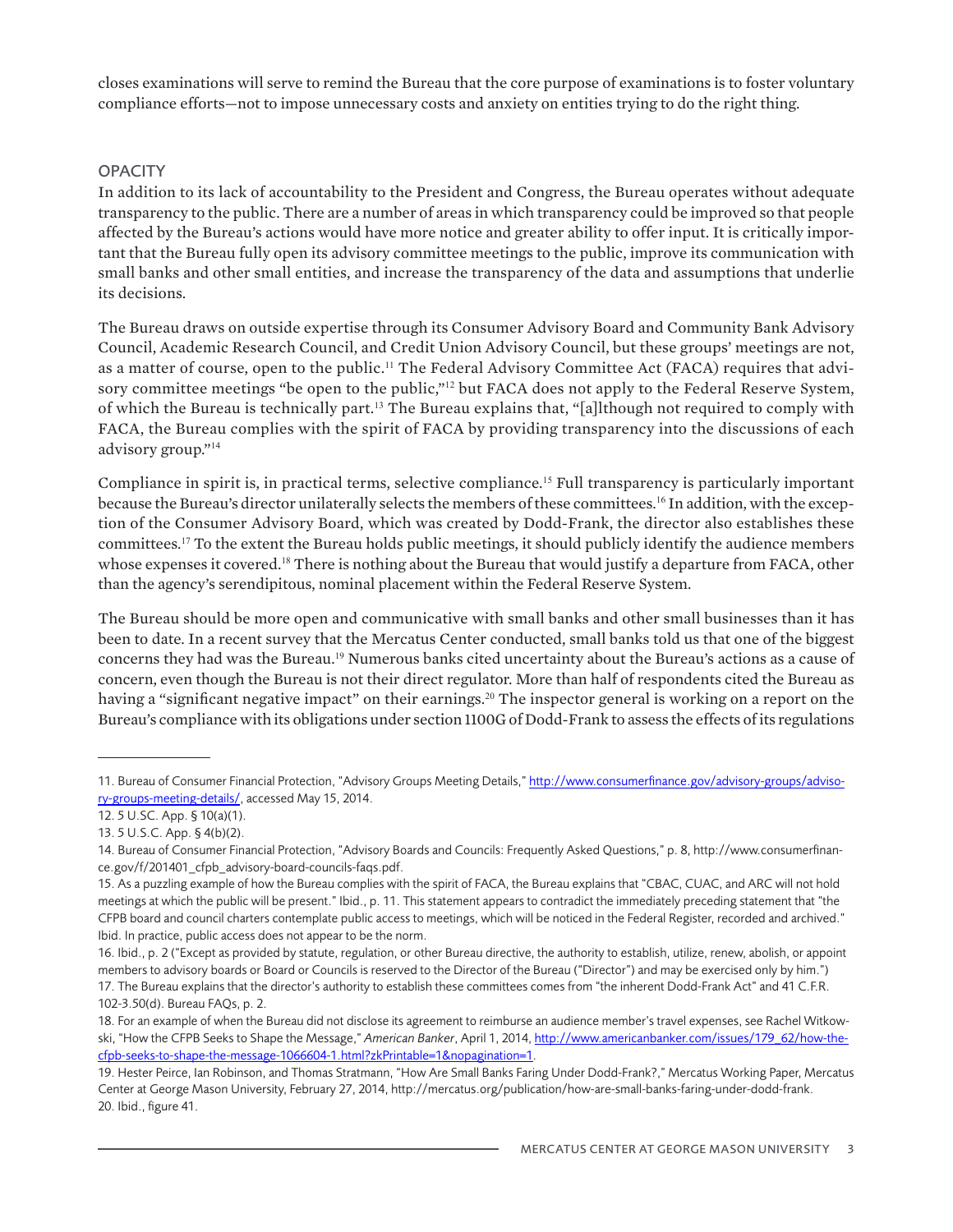on small businesses, but the Bureau should not wait for the completion of this report to improve its outreach to small businesses.<sup>21</sup>

Transparency is also lacking with respect to the data, assumptions, and methodologies that underlie the Bureau's decisions. Such disclosures are commonplace for executive agencies as part of the regulatory impact analyses they are required to prepare. Circular A-4, which spells out how these analyses should be done, explains:

A good analysis should be transparent and your results must be reproducible. You should clearly set out the basic assumptions, methods, and data underlying the analysis and discuss the uncertainties associated with the estimates. A qualified third party reading the analysis should be able to understand the basic elements of your analysis and the way in which you developed your estimates.22

The Bureau should be held to these same standards when it conducts analysis in connection with its rules and produces reports that may form the basis for subsequent rulemaking. Additional transparency would make it easier for outside experts to identify flaws or gaps in the Bureau's data, assumptions, or analysis.<sup>23</sup> The Bureau should welcome such input to ensure that its rules benefit consumers.<sup>24</sup>

Rulemaking conducted pursuant to the Administrative Procedure Act's (APA) notice-and-comment process affords interested parties an opportunity to comment and advance notice of a coming regulatory change. Regulatory agencies sometimes try to skirt these requirements by engaging in less transparent backdoor rulemaking.<sup>25</sup> The Bureau's avoidance methods include issuing guidance and using enforcement actions. For example, the Bureau issued guidance ostensibly directed toward indirect auto lenders that specified steps for compliance with existing law.<sup>26</sup>

An even more troubling practice is the Bureau's intentional perpetuation of statutory ambiguities in order to allow further clarification through enforcement actions. The most notorious example of this is the Bureau's decision not to define the unclear jurisdictional term introduced by Dodd-Frank—"abusive" act or practice—and choosing instead to retain the option of defining it through enforcement actions.<sup>27</sup> Congress should not permit the Bureau to settle into a practice of relying on non-APA rulemaking methods that deprive members of the public of the opportunity to participate in the development of the rules that will govern them.

27. Hester Peirce, "CFPB Knows Abuse When It Sees It," March 29, 2012, http://mercatus.org/expert\_commentary/cfpb-knows-abuse-whenit-sees-it. Director Cordray suggested that "there is some guidance that we have provided around that set of terms—unfair, deceptive, and abusive acts or practices—in our examination manual, which is public and available on our Web site. And institutions have every opportunity to look carefully at that and to inquire with us and ask questions about anything that is unclear to them." "The Semi-Annual Report of the Consumer Financial Protection Bureau," Hearing Before the House Committee on Financial Services, 112th Cong., 2d Sess. 15 (March 29, 2012) (testimony of Richard Cordray, Director, Bureau of Consumer Financial Protection). Using enforcement manuals to proscribe conduct is another form of backdoor rulemaking. Institutions should not be forced to read examination manuals to determine what their legal obligations are.

<sup>21.</sup> Office of Inspector General, "Work Plan," May 5, 2014, p. 12, http://www.federalreserve.gov/oig/files/OIG\_Work\_Plan.pdf.

<sup>22.</sup> Office of Management and Budget, "Circular A-4," September 17, 2003, p. 17.

<sup>23.</sup> For example, see the critical analysis of the Bureau's approach to data interpretation in a number of regulatory areas in, Adam C. Smith and Todd Zywicki, "Behavior, Paternalism, and Policy: Evaluating Consumer Financial Protection," Mercatus Center at George Mason University Working Paper No. 14-06, March 2014, pp. 17-26.

<sup>24.</sup> Todd Zywicki and G. Michael Flores, in reviewing the Bureau's white paper on overdraft fees, identified a number of holes in the Bureau's analysis and cautioned that a failure "to recognize these limits of the white paper could lead to subsequent regulatory and enforcement actions that may be harmful to consumers and the economy." G. Michael Flores and Todd J. Zywicki, "Commentary: CFPB Study of Overdraft Programs," November 2013, http://mercatus.org/publication/commentary-cfpb-study-overdraft-program.

<sup>25.</sup> For a number of examples of this phenomenon, see John D. Graham et al., "Mercatus Releases Five Academic Articles in the Harvard Journal of Law and Public Policy," May 13, 2014, http://mercatus.org/expert\_commentary/mercatus-releases-five-academic-articles-harvard-journallaw-and-public-policy.

<sup>26.</sup> Bureau of Consumer Financial Protection, CFPB Bulletin 2013-02, March 21, 2013, http://www.consumerfinance.gov/f/201303\_cfpb\_ march\_-Auto-Finance-Bulletin.pdf. The Bureau's guidance effectively regulates automobile dealers, a group over which the Bureau does not have authority. Dodd-Frank § 1029 (codified at 12 U.S.C. § 5510).